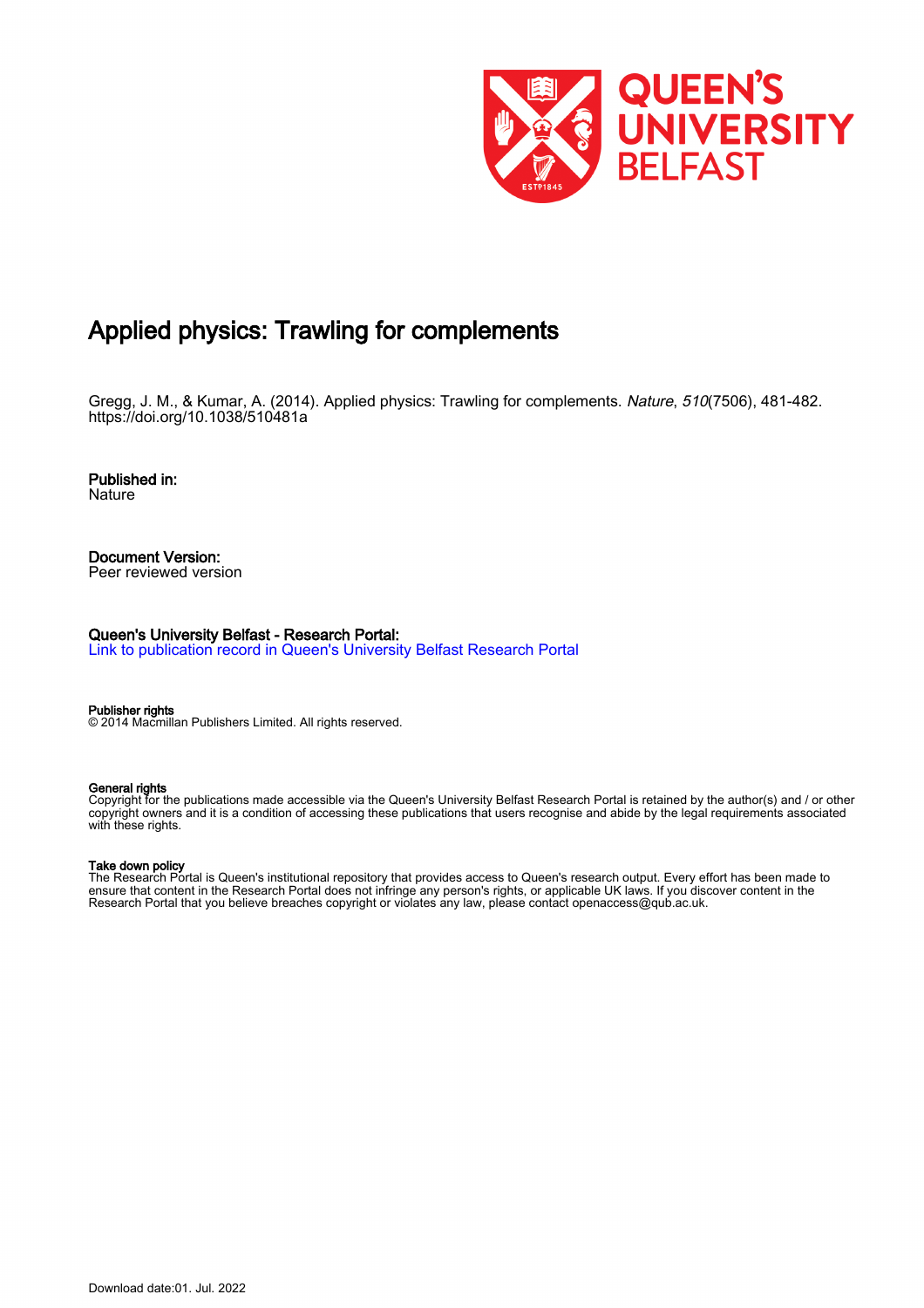## **Nature News and Views**

## **Trawling for Complements**

**A method has been invented for determining nanoscale variations in the distribution of electric charge on surfaces. It has so far been used to examine specific inorganic materials, but could find widespread applications in imaging.**

J. Marty Gregg & Amit Kumar

Thunderstorms are among nature's most awe-inspiring spectacles. Lightning flashes pierce the gloom causing vast amounts of electrical charges, built up at the base of clouds, to find their way to Earth. Even without flashes, static electricity in the clouds affects the charge distribution on the Earth's surface below. Localized regions of land, and all objects contained within them, become either enriched in or denuded of electrons, producing a localised net charge opposite in sign to that of the clouds directly above. Although most of the cloud base is negative, charge densities vary. As the storm passes overhead, these variations are reflected by complementary charge variations on Earth. To facilitate charge redistribution, electrical currents must flow. So, by monitoring the currents at fixed locations on Earth, variations in the charge densities of the passing storm clouds can be mapped. This is almost exactly what Hong *et al.*<sup>1</sup> have done except, rather than map largescale electrical storms, they have invented an analogous technique to determine nanoscale charge variations on the surfaces of inorganic functional materials.

To do their experiments, Hong and colleagues made relatively minor adaptations to an atomic force microscope (AFM), if anything simplifying its mode of operation over that conventionally used. They brought a sharp conducting tip, on the end of a flexible cantilever, into contact with the surface of a lithium niobate crystal. They then trawled this metallic tip across the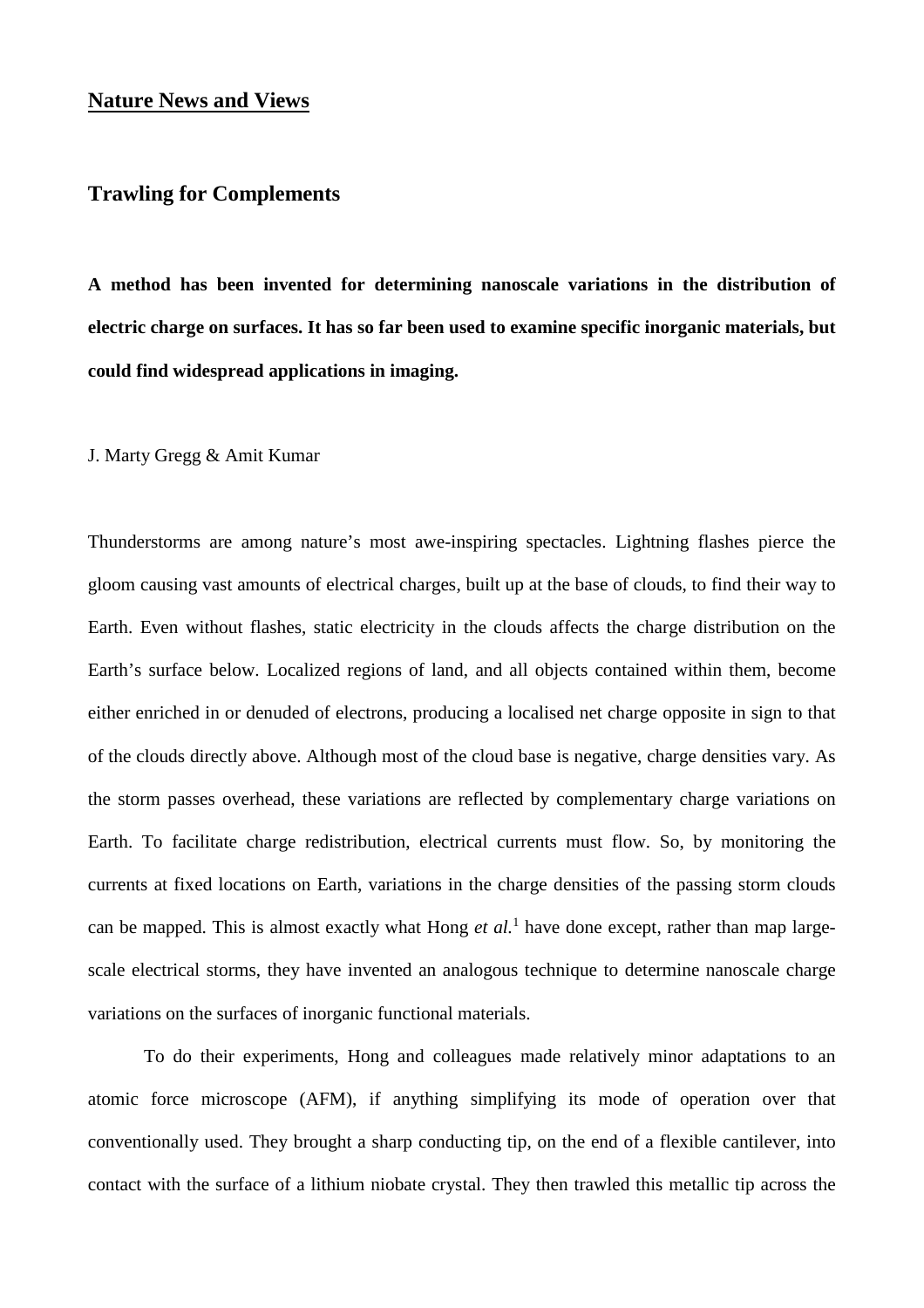crystal surface and, using a sensitive detection circuit, monitored minute currents associated with charge redistribution between the tip and its grounded electrode.

Lithium niobate is an insulating oxide, important in telecommunications applications. Within each of the unit cells of this crystalline material, ions are naturally arranged such that the centres of positive and negative charge are slightly spatially separated. This results in what is termed an electrical dipole, a vector entity which points from negative to positive within the crystal. In lithium niobate, the orientation of this dipole can be reversed by an electric field, defining the material as a ferroelectric. For applications, reversals in dipole orientation induced by an electric field are deliberately engineered to make spatially periodic stripe patterns, where positive and negative charges are alternately closest to the crystal surface, in distinct regions called domains. When electrodes are brought into contact, the proximity of the near-surface charges in the ferroelectric induces charge redistribution in the electrode: charges of opposite sign to the nearsurface charges in the ferroelectric are attracted to the electrode-ferroelectric interface and like charges are repelled away.

The same thing happens when an AFM tip is used as an electrode (Fig. 1). If this tip is moved within a single domain, because dipoles are uniformly oriented, the initial charge redistribution that occurs in the tip remains unchanged. However, whenever the tip passes over the junction between one domain and the next (over a domain wall), dipole reversal causes complementary charges to flow between the tip and its grounded electrode. Because the current associated with this charge redistribution between the tip and ground is proportional to the rate of change of charge at the tip, it increases as the scanning speed of the AFM tip increases (complete charge redistribution is forced to occur in a shorter time). Moreover, because the nature of the charge redistribution in the tip depends on the sense in which a specific domain wall is traversed, the sign of the current changes whenever the scan direction is reversed. Hong *et al.* point out that the total current that is generated as the tip passes over each domain wall equates to a chargedensity change at the ferroelectric surface around twice that of the dipole density in lithium niobate,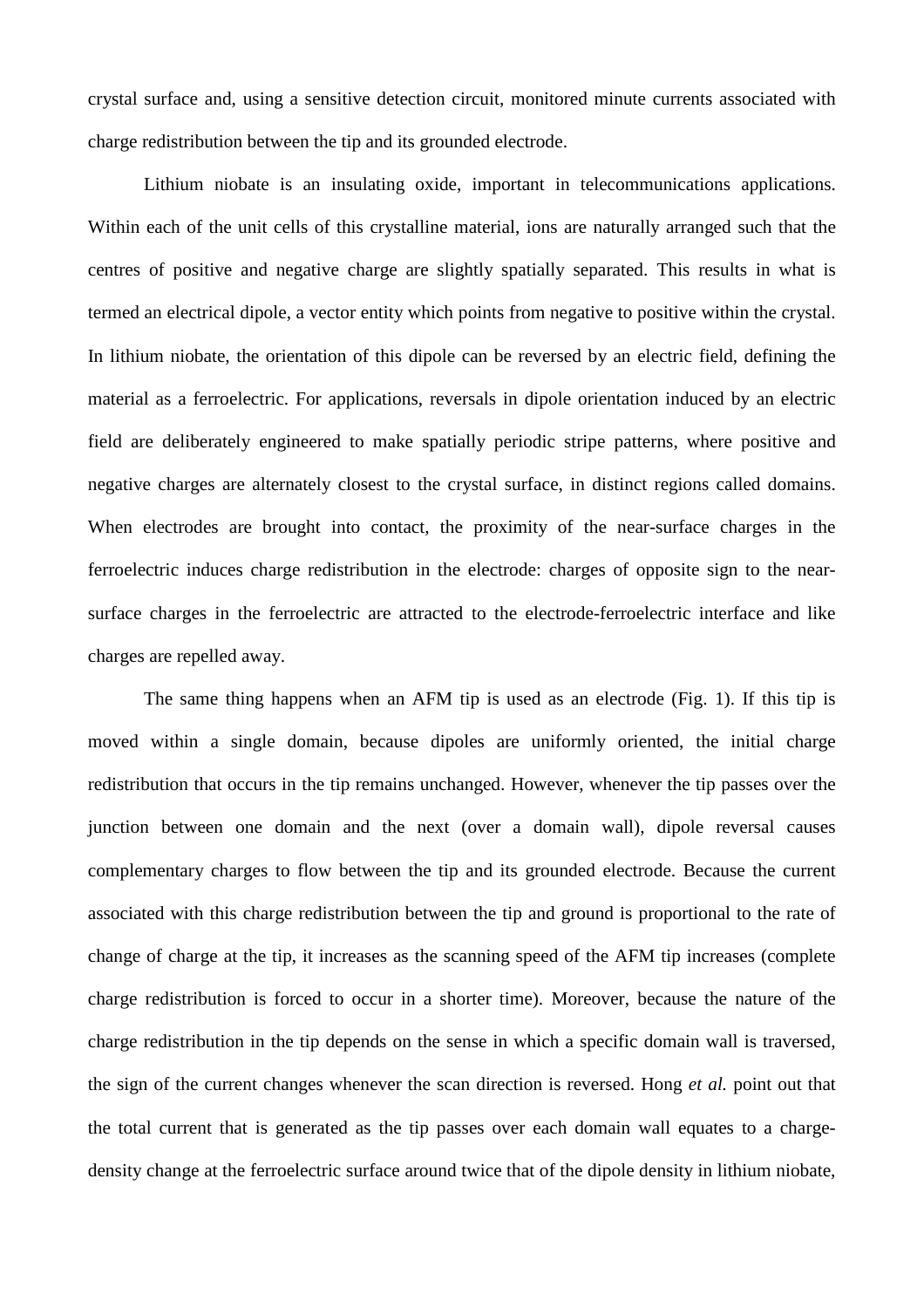exactly as should be expected. Importantly, this confirms that the new technique can quantitatively, as well as qualitatively, map nanoscale charge density variations. Hong *et al.* do highlight the confounding influence of ions or dipolar molecules in the air that nullify the electric fields generated by the near-surface charges in the ferroelectric. However, they note that their novel imaging technique, which they call charge gradient microscopy, is largely immune to such air-borne layers, as it seems that the rastered tip scrapes them away.

While this new methodology for imaging charge variation is conceptually rather simple, its potential importance cannot be overstated. It has recently become evident that ferroelectric domain walls can possess diverse functional characteristics that are completely different from the domains that they delineate: they can be conducting<sup>2</sup>, or even superconducting<sup>3</sup>, when the domains themselves are insulating. Moreover, they can be moved, injected and annihilated by external electric fields<sup>4</sup>, so that their potential use in 'active' two-dimensional electronic devices is overwhelmingly clear. Hong and colleagues' imaging technique rapidly locates ferroelectric domain walls and could therefore be invaluable in supporting the quest for "domain wall nanoelectronics"<sup>5</sup>. Moreover, its discovery comes at a point when shortcomings in the most common method for ferroelectric domain imaging (piezoresponse force microscopy) are starting to become uncomfortably apparent: for example, high-quality images of 'domains' have been obtained using piezoresponse force microscopy in materials in which ferroelectricity is extremely unlikely<sup>6,7</sup>.

Restricting the authors' charge gradient microscopy to imaging ferroelectric domain walls, exciting as they are, would probably be a mistake. Variation in nanoscale charge distribution must be crucial in many aspects of science, from understanding communications in cell biology to teasing out details in battery electrochemistry. Perhaps it will be through the adoption of this imaging technique by other areas of science, that its full potential will be realized.

**Figure 1** | Charge gradient mapping. Hong and colleagues<sup>1</sup> have developed a technique to determine charge variations on the surfaces of ferroelectric materials. A metallic tip connected via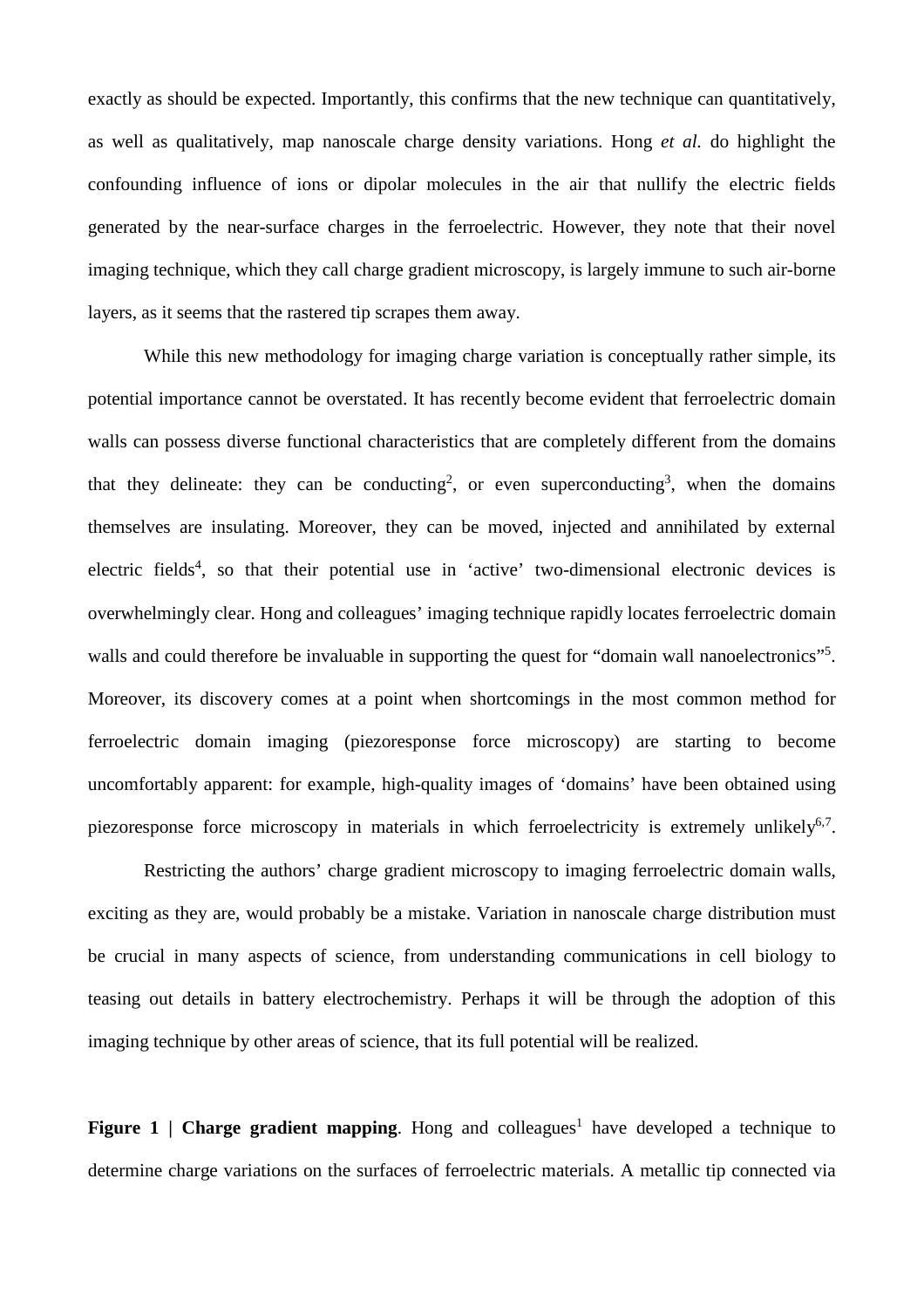an electrode to the ground rasters rapidly across the surface of the material, which is also connected to the ground. The tip only records a current in a device equivalent to an ammeter (A) when it encounters a charge gradient at a junction between two distinct domains, in which positive and negative charges are alternately closest to the surface; the black arrows denote the electrical-dipole vectors in each domain. The magnitude of the current (blue and brown curves), which is associated with charge redistribution in the tip (grey curve), is proportional to the charge gradient as well as the tip velocity; its sign is governed by the sense of the charge gradient, as well as the scan direction.

**J. Marty Gregg** *and* **Amit Kumar** *are in the Centre for Nanostructured Media, School of Mathematics and Physics, Queen's University Belfast, Belfast BT7 1NN, UK.*

## *e-mail: [m.gregg@qub.ac.uk;](mailto:m.gregg@qub.ac.uk) a.kumar@qub.ac.uk*

- 1. Hong, S. *et al. Proc. Natl Acad. Sci.* **111**, 6566–6569 (2014).
- 2. Sluka, T., Tagantsev, A. K., Bednyakov, P. & Nava Setter, *Nat. Comms.* **4,** 1808 (2013).
- 3. Aird, A. & Salje, E. K. H. *J. Phys. Cond. Matt.* **10,** L377–L380 (1998).
- 4. Whyte, J. R. *et al. Adv. Mat.* **26,** 293–298 (2014).
- 5. Catalan, G., Seidel, J., Ramesh, R. & Scott, J. F. *Rev. Mod. Phys.* **84,** 119–156 (2012).
- 6. Bark, C. W. *et al. Nano Lett.* **12,** 1765–1771 (2012).
- 7. Kim, Y. *et al. ACS Nano* **6,** 7026–7033 (2012).